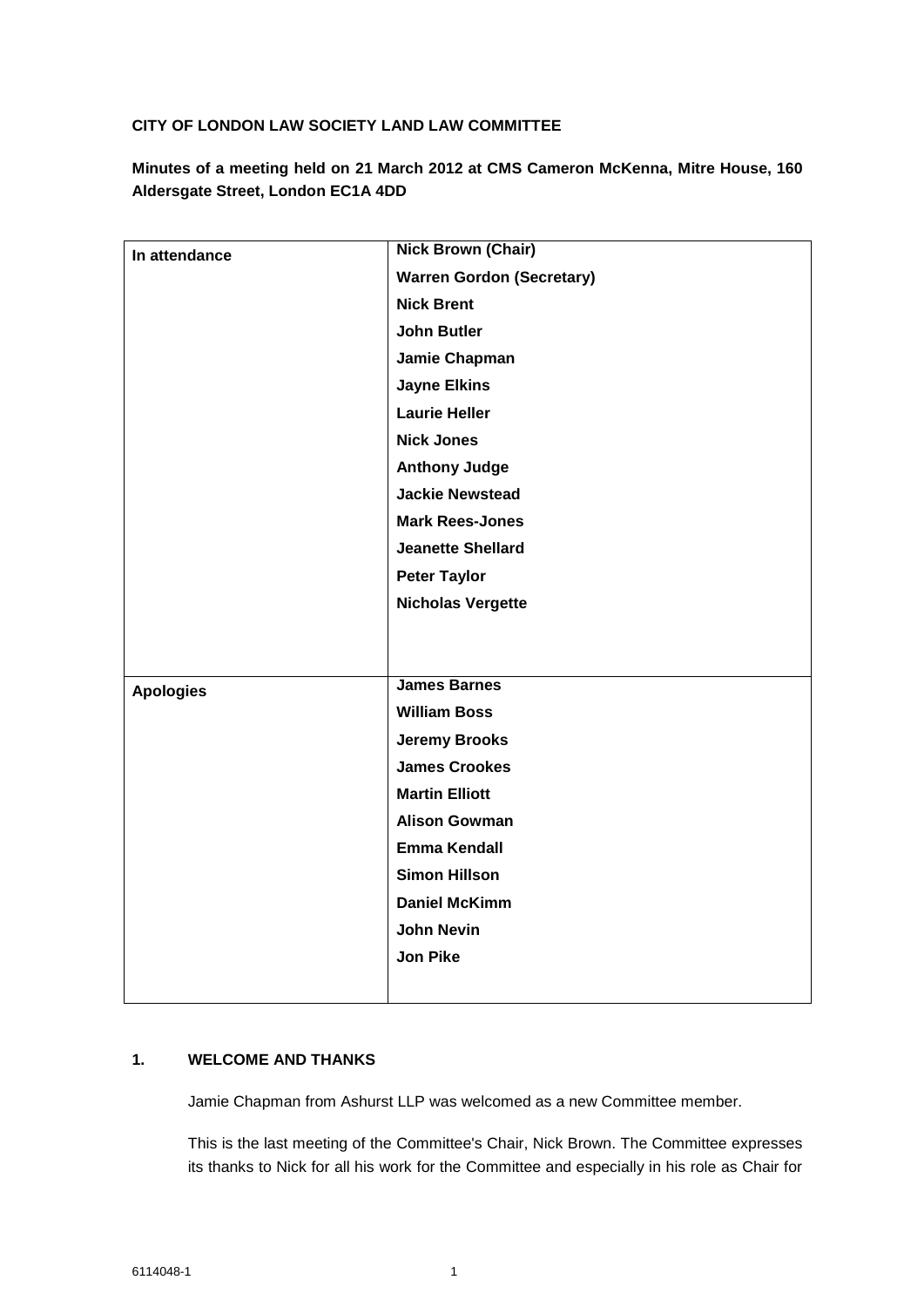the last three years. Nick was presented with a gift in recognition of his services to the Committee.

Mark Rees-Jones is also retiring from the Committee, which expresses its thanks to Mark for his excellent contributions to the Committee's work over the years.

It is with great pleasure that the Committee announces that Jackie Newstead of Hogan Lovells LLP will become the new Chair of the Committee. Warren Gordon of Olswang LLP will continue as Secretary to the Committee.

### **2. MINUTES**

The Minutes for the Committee meeting of 25 January 2012 were approved.

## **3. LAW COMMISSION TALK**

The majority of the meeting was taken up with a talk from Professor Elizabeth Cooke on the Law Commission's report "Making Land Work: Easements, Covenants and Profits à Prendre".

The report makes recommendations to modernise and simplify the law relating to three interests in land – easements, covenants and profits à prendre. Quoting from a recent Ministry of Justice report, "The recommendations remove anomalies, inconsistencies and complications in the current law, saving time and money by making it more accessible and easier to use for those who rely on these interests most: homeowners, businesses, mortgage lenders and those involved in the conveyancing process. The recommendations also give new legal tools to landowners to enable them to manage better their relationships with neighbours, and to realise better the potential of their properties".

Topics discussed included the problems with freehold covenants, for example, difficulties in tracing the benefit, original covenantor liability, complex rules of enforceability and that positive covenants do not run with the land. The proposed solution lies in the new "land obligation" which, whether a negative or positive obligation, binds the owner of the burdened estate and other persons detailed in the draft Law of Property Bill.

The Committee expressed its thanks for the report and its admiration at the report's quality.

Professor Cooke encouraged the Committee and firms represented to write to the Ministry of Justice expressing support for the report's proposals and providing practical examples of why the proposals are very important (one everyday example is there will be greater clarity in the treatment of obligations relating to maintenance of shared driveways).

**Post-meeting note**: The need to do this was emphasised by a report from the Ministry of Justice on 22 March 2012 stating that the Government's consideration of the Law Commission's report has been delayed by work on other priorities, but it aims to give a substantive response by the anniversary of its publication, **8 June 2012**.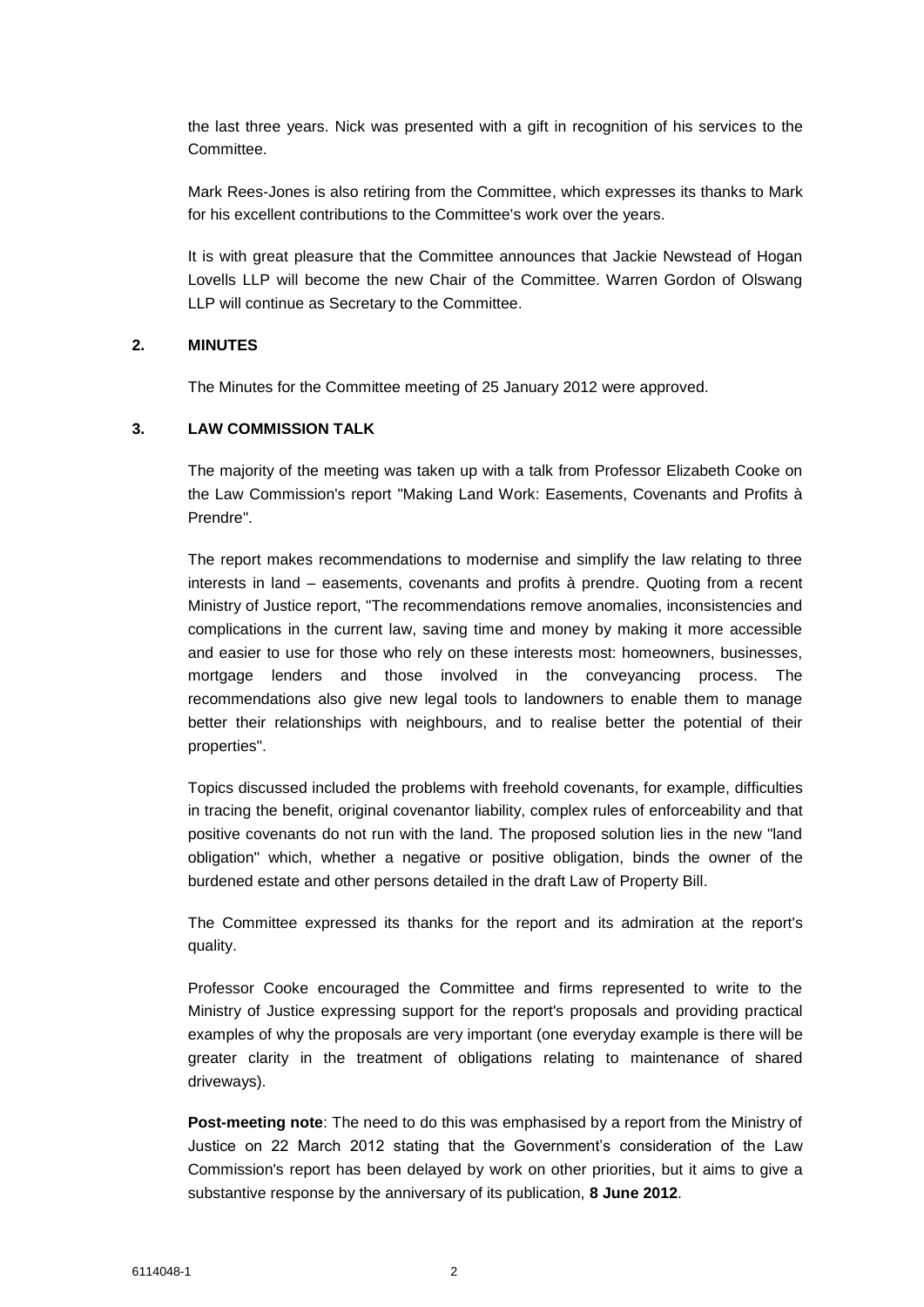At the Committee meeting, there was also a discussion on the Law Commission's current project on rights to light, which was not covered in detail in "Making Land Work". Professor Cooke was made aware of the Committee's current project on rights to light and was keen to have a separate meeting with people involved in that project.

The Committee expressed their thanks to Professor Cooke and her colleague, Colin Oakley, for taking the time to speak to the Committee.

### **4. AOB**

## **CLLS Land Law Committee's form of foreign legal opinion**

Martin Elliott and Mark Rees-Jones have made some changes to the CLLS Land Law Committee's form of foreign legal opinion. The amended opinion was circulated to the Committee in advance of the meeting and any further comments should be provided to Warren Gordon by the end of April 2012. The amended opinion will then be added to the CLLS website. It was noted that many firms have their own form of opinion so for some users the CLLS form may be more of a checklist.

### **CLLS Land Law Committee's sub-group on rights to light**

A meeting of the right to light sub-group took place on 16 February 2012. The sub-group was joined by two members of the CLLS planning and environmental law committee and also by a solicitor from the City Corporation. There was further discussion of the form of deed of release and what should accompany the deed- a general note or a checklist. Mention was made of a Rights of Light Disputes protocol, still in draft form, a project being led by the British Property Federation. Warren Gordon will be meeting Ian Fletcher, Director of Policy (Real Estate) at the BPF, to discuss the protocol and the Committee's right to light project.

### **CLLS Land Law Committee's sub-group on lease insurance clauses**

This sub-group will meet on 22 March 2012 to continue their discussions on the Committee's current lease insurance clauses and also a set of lease insurance provisions kindly proffered by Laurie Heller.

### **CLLS Land Law Committee's Certificate of title**

The drafting sub-group has received various final comments on the Certificate and will meet on 28 March 2012 to finalise the Certificate and Notes to Users.

# **Dangers of giving details of professional indemnity insurance**

A committee member mentioned that their firm was asked to give the limit on their professional indemnity insurance in relation to the firm's provision of a Certificate of title. When querying this with their insurer, they were told that provision of information in relation to limits on the insurance cover would invalidate the insurance cover as far as this insurer was concerned. While practice with other insurers may differ, this is an important point to note.